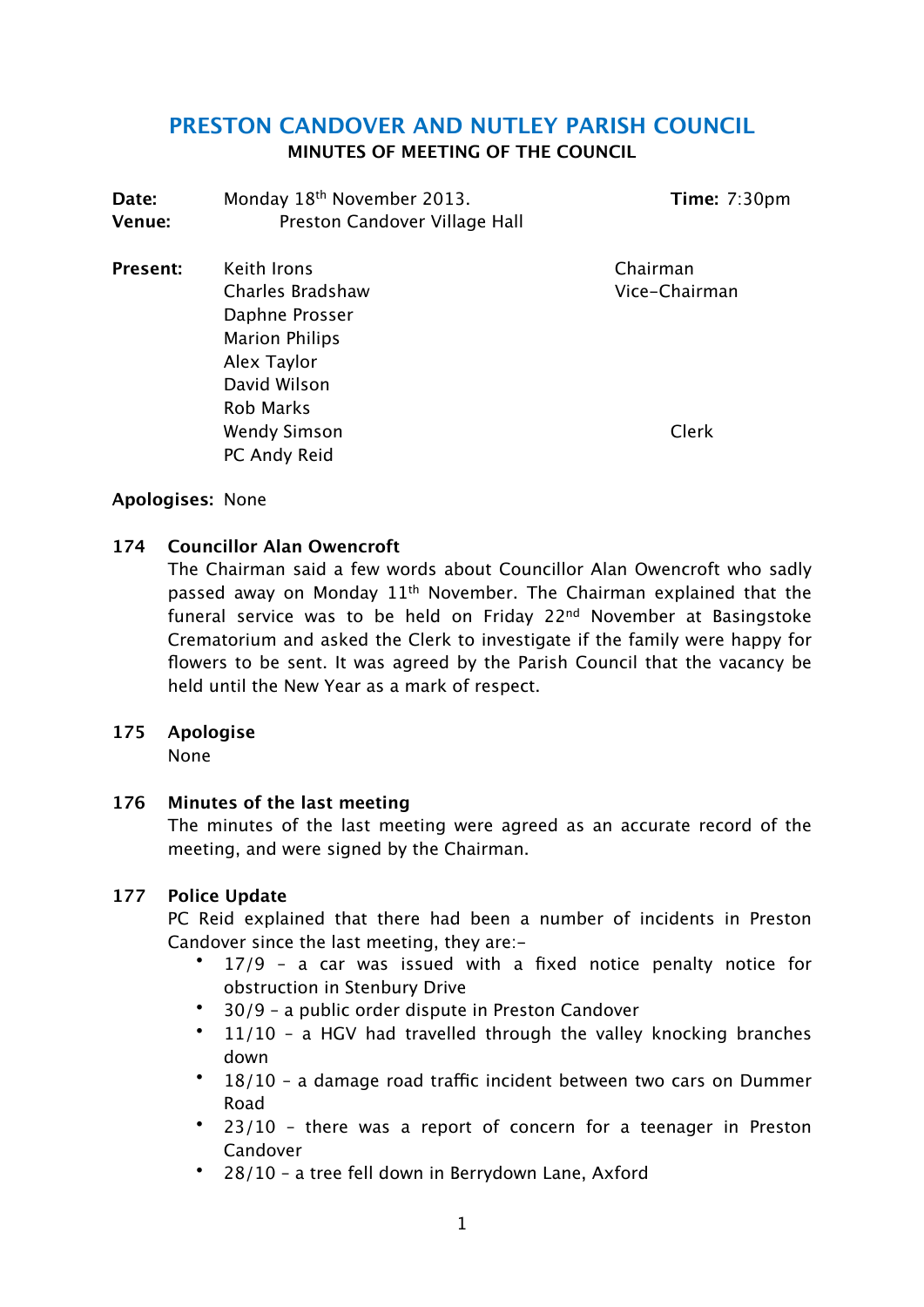- 11/11 the sad death of Councillor Owencroft
- $18/11$  a lorry containing building waste dumped its load in the centre of Dummer Road blocking the highway.

Four individuals were also arrested for possession of Cannabis and there was an assault since the last meeting in September.

The Chairman asked about the issue of missing dogs and PC Reid confirmed that this was still happening with dogs being taken and then the reward collected for their safe return.

## **178 Matters Arising**

**Shop survey –** Preston Candover Village Hall has been booked for Thursday 28<sup>th</sup> November to present the findings of the survey and look at the next steps for possibly moving towards setting up a Community Store.

Of the 700 copies of the survey which were circulated 196 had been returned, however 63 of these were from Preston Candover which is about 2/3 of the homes in the village. The Chairman was to look into being able to use the email addresses of those who had completed the survey to inform them of the meeting. Councillor Wilson expressed concern as the survey had clearly explained that those who had given this information would not be contacted via email unless they had requested communication in this format.

**Action:** Chairman to confirm if emails can be sent to all those who provided this information regardless of asking for communication via another means.

Councillor Taylor suggested having some posters produced to promote the meeting. The Council felt this was an excellent idea and Councillor Taylor agreed to source 2-3 posters which could be read when passing in a car.

10 people had expressed that they would be prepared to get involved with the Committee to run the new shop and the Chairman suggested that these people need to be made aware of the meeting so that they could be involved with the initial discussions.

Councillor Marks explained to the Council that the Post Office would not close as long as there was a plan to move the shop to a Community Store. Councillor Marks explained that if the Post Office was closed that it would be very difcult to re-open, he did suggest the if the new store was a registered charity that this may ensure a more supportive model be retained.

**Lengths Man Role** – The Clerk fed back that Candovers Parish Council had discussed the idea of recruiting a Lengths Man for both Parish Councils and that the feedback was that the activity required by them was mostly clearing of the Candover Brook. Candovers Parish Council felt that the Environment Agency did this work a couple of times a year and it was a waste of the Parish Council's resources to spend money on works which were already being carried out.

The Council decided that the project be shelved and that any work required be contracted when required.

**War Memorial –** The Chairman has applied for grants from English Heritage and the Lottery and would report at the next meeting about costs and money available.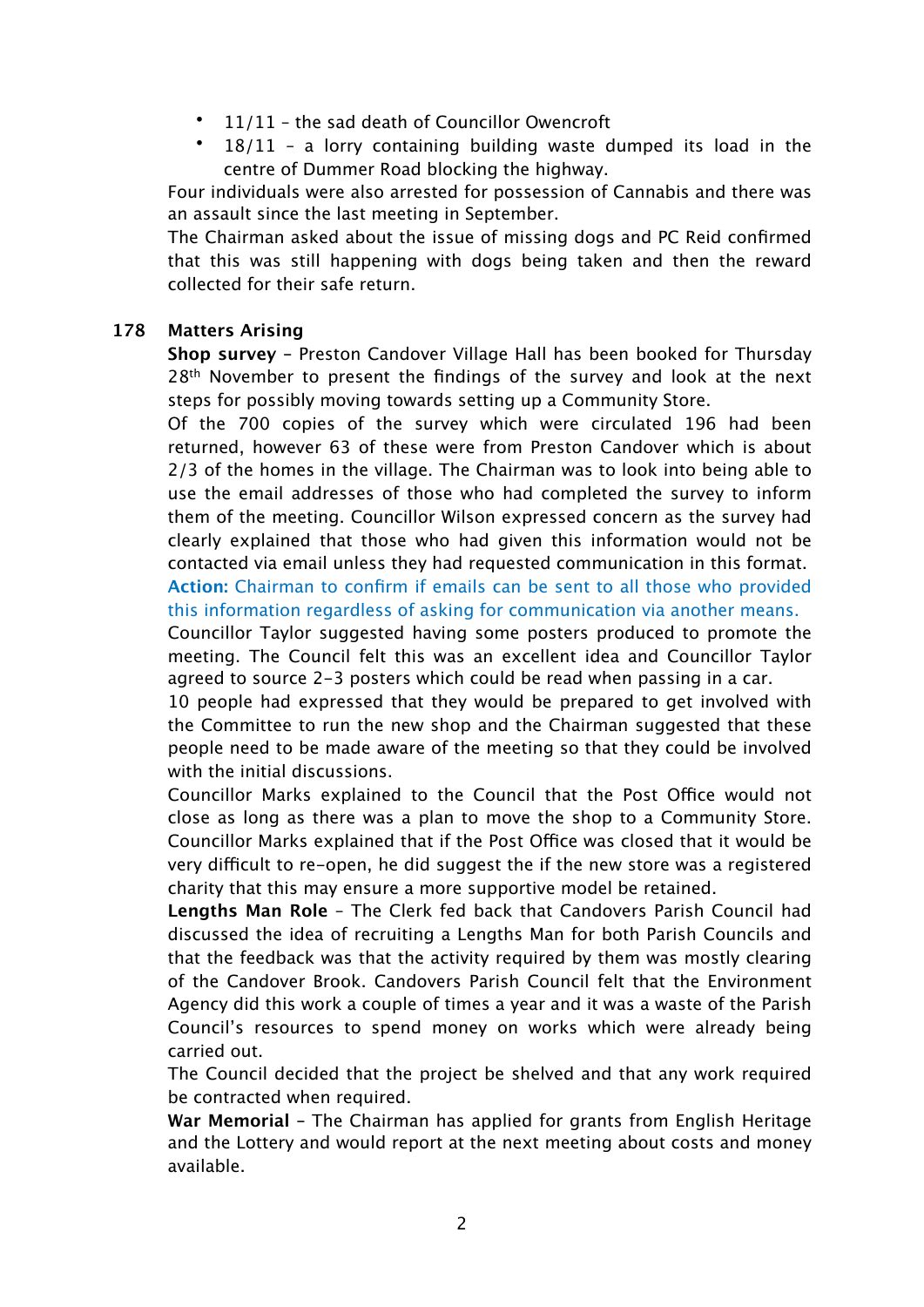#### **Action:** Chairman to report at next meeting.

**Field by Village Hall** – The contract has been drawn up and signed for the Parish Council to take responsibility for the field next to the Village Hall. The solicitor's costs of £1,100 were agreed at the meeting and signed off.

The Chairman explained that he would get plans drawn up which could be presented to the Parish. There were also plans to apply for an amenity grants from Basingstoke & Deane.

Website Training – The Chairman agreed to contact both Councillor Philips and the representative from Candovers Parish Council during week beginning 25<sup>th</sup> November to arrange to carry out some training.

**Action:** Clerk to inform representative from Candovers parish Council.

**Road sign at Axford** – this sign has not been replaced, however most of the others through the valley have been done.

**Action:** Chairman to contact Highways team

**New Years Drinks Party donation** – The Chairman had spoken to the Chairman of the Village Hall Committee about the Parish Council sponsoring the Christmas Tree Burning refreshments as very few people attended the New Years drinks and the Tree Burning was very popular. The Village Hall Chairman explained that the Tree Burning was a good fund raiser and so would like the Parish Council to continue to support the New Year Drinks Party. The Parish Council agreed to this.

**Under used flat at Moundsmere Close** – The Vice Chairman explained that the Allotment Charity which manages the properties were aware that the flat was under used and that this had been agreed. The Parish Council asked that the Charity contact all the residents and make them aware of the situation. **Action**: Vice Chair to get information to residents at Moundsmere.

Street Lamp fault – Councillor Prosser had reported that the street lamp in front of Dickers House in Preston Candover was not working and SSC had sent an invoice for replacing the bulb, however it was still not working. The Clerk had contacted SSC to say there was more of a fault as the bulb had not fixed the issue and was waiting for more information.

#### **179 Financial statement**

The following payment were discussed at the meeting and agreed:-

- £120.00 for grass maintenance
- £277.30 for Chairman's expenses for printing etc
- £59.00 for the fax machine
- £35.00 for the data protection insurance.
- £1,000 for the Village Hall grant for decorating
- £100 for the Village Hall grant for New Years Drinks Party
- £300 for The 1st Candover Scout Groups grant for camping equipment
- $f1,110$  for solicitors fees to set up the agreement for the field next to the Village Hall.

The Clerk explained that after the last meeting the fine of £400 for HMRC had been paid before she had been able to transfer sufficient funds to cover this payment. As it is the Clerk's responsibility to ensure sufficient funds are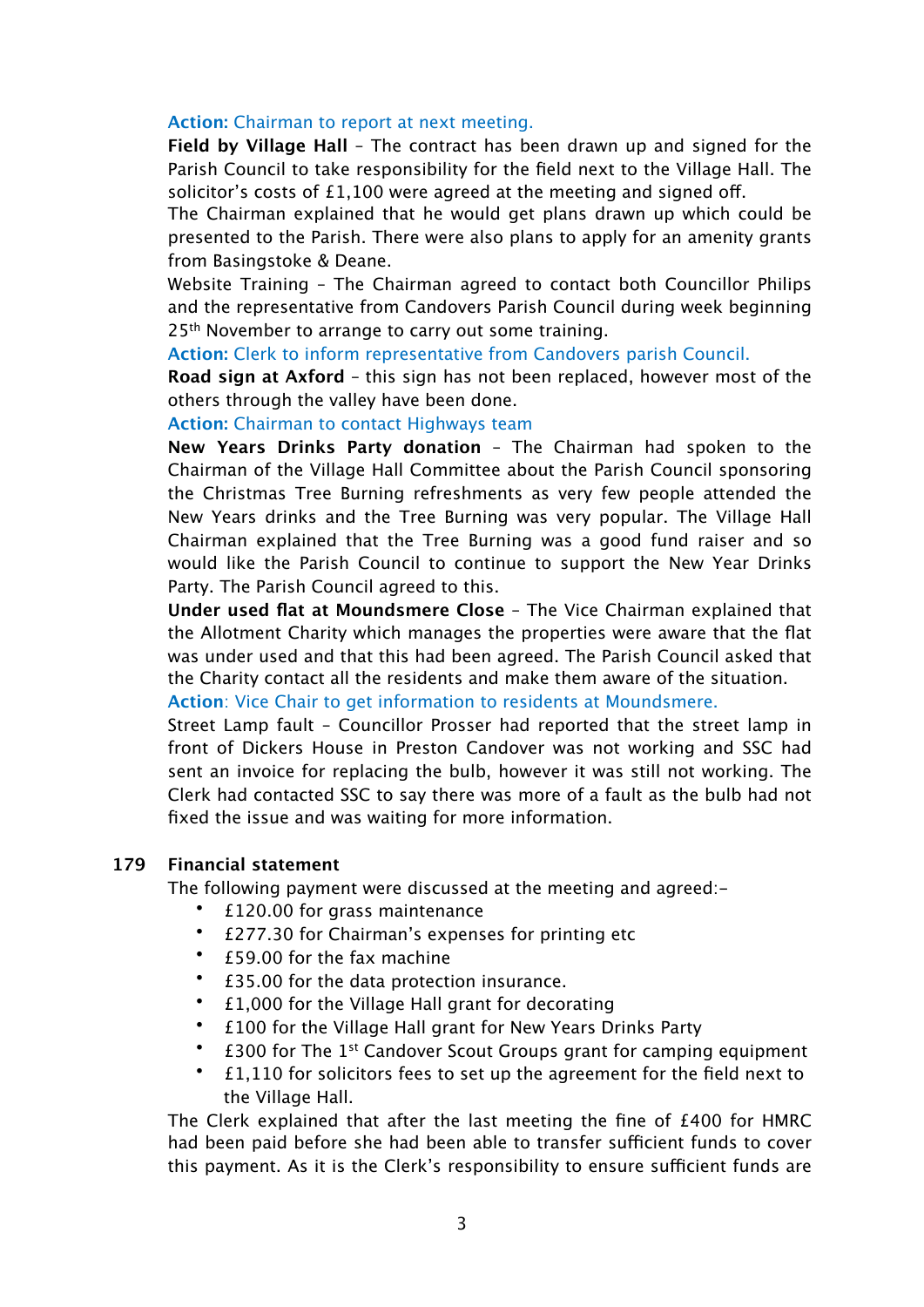in the correct account the Clerk agreed to cover the over drawn fee of £15.51. This amount would be deducted from the Clerk's salary payment due at the next meeting.

The Chairman had drawn up a budget report for 2014/15 which divided out the section 106 money from the regular income to enable the Parish Council to monitor both pots of funds. The Chairman agreed to complete this ready for the next meeting as precept requests were required to be to Basingstoke & Deane Borough Council by 31st January 2014.

Councillor Wilson asked if the Candover Scout Group had been able to claim back the £700 that was in the bank account when the Scout group folded some years ago. Councillor Wilson explained that the money had been returned to the Scouts central funds but where on the understanding that they would be returned if the group re-formed.

**Action:** Clerk to speak to treasurer when passing on grant money.

## **180 Planning Applications**

There were two notices for tree work, one for a dead willow at Beech Tree Cottage and the other to remove a Sycamore at Wilanda House. The Parish Council had no objections to either request.

There had also been a response received about the plans for a wind farm at Woodmancott. The Clerk agreed to circulate and collect thoughts about a response.

## **181 Council Property**

The Council suggested that Preston Oakhill's may be a good site for the Scouts to camp.

## **182 Section 106 funds**

Hampshire Highways had informed the Chairman that the cost of altering the Wield Road junction would be the full £18,000 which was held in a central account for Preston Candover & Nutley Parish Council. The Parish Council agreed that they could not justify spending all the funds on this one project. The Chairman had also received two letters from Moundsmere about the issues with making changes to the junction and getting farm machinery through this junction if the alterations were made. It was therefore decided that this project be held.

The Parish Council did agree that they wanted to spend part of the funds on the additional street lamp at the lay-by and also the Speed induction device (SID). The Chairman asked that the quotes for these both be sent to him so he could forward to Hampshire Highways to get the money released.

**Action:** Clerk to send Chairman quote for additional street lamp **Action:** Councillor Marks to send quote for SID.

## **183 Flooding**

Nothing to report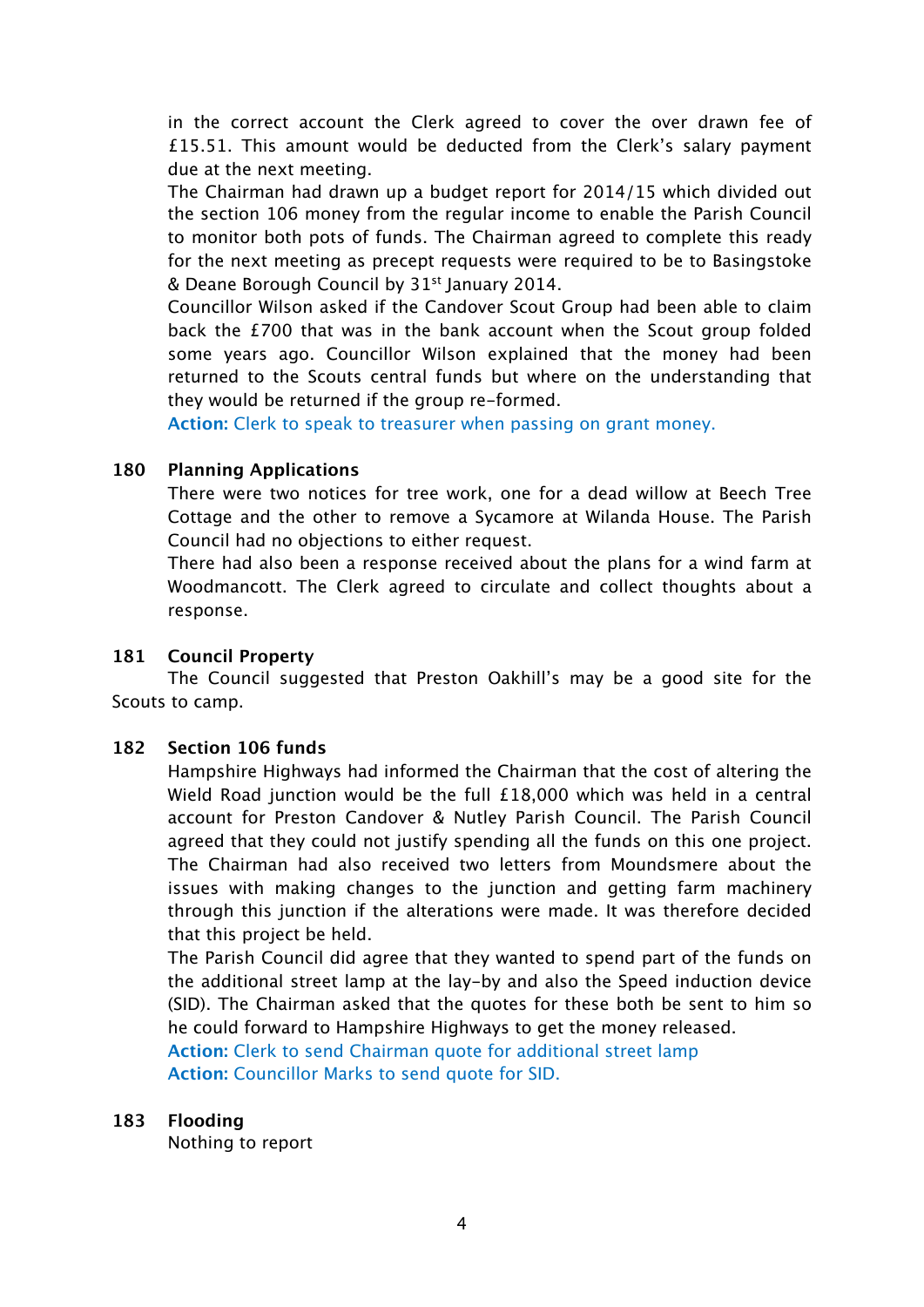#### **184 Valley & Council Website**

Councillor Philips expressed her concern that the website had gone into abeyance and may need to be started again if training was not received quickly as the information on it was so out of date. The Chairman had put some information on about the fireworks party but it was agreed that all information needed to be brought up to date.

## **185 Play areas**

Following the death of Councillor Owencroft, Councillor Wilson agreed to send the notes about where to source parts for the Children's play area repairs to Councillor Taylor. Councillor Taylor agreed to take on getting these issues fixed.

**Action:** Councillor Wilson to send information to Councillor Taylor **Action:** Councillor Taylor to order parts required

## **186 Highways**

Councillor Prosser reported that the channels into the Candover Brook were blocked by mud and this meant water was standing on the road. The Vice Chairman reported that the Environment Agency had cleared the culverts etc at Church Lane and he agreed to contact them again about getting the others cleared.

**Action:** Vice Chairman to speak to Environment Agency about clearing channels.

#### **187 Rights of Way**

Councillor Philips reported that there were no major issues but any problems should be reported to her.

#### **188 General Correspondence**

The Mayor's Christmas Charity Show at St Michael's Church, Basingstoke on 7th December at 7:30pm.

The new committee at Association of Local Councils will be taking questions and comments directly, which in the past have had to go through the Hampshire division.

#### **189 Any other business**

Hampshire Association of Local Councils was happy to do a presentation about the new Localism Bill at a cost of  $f150$ . The Chairman asked the Clerk to contact Candovers Parish Council about getting involved. Date agreed as 5th February 2014. Chairman to also speak to Wield Parish Council. Action: Clerk to Speak to Chairman at Candovers Parish Council Action: Chairman to speak to Wield Parish Council